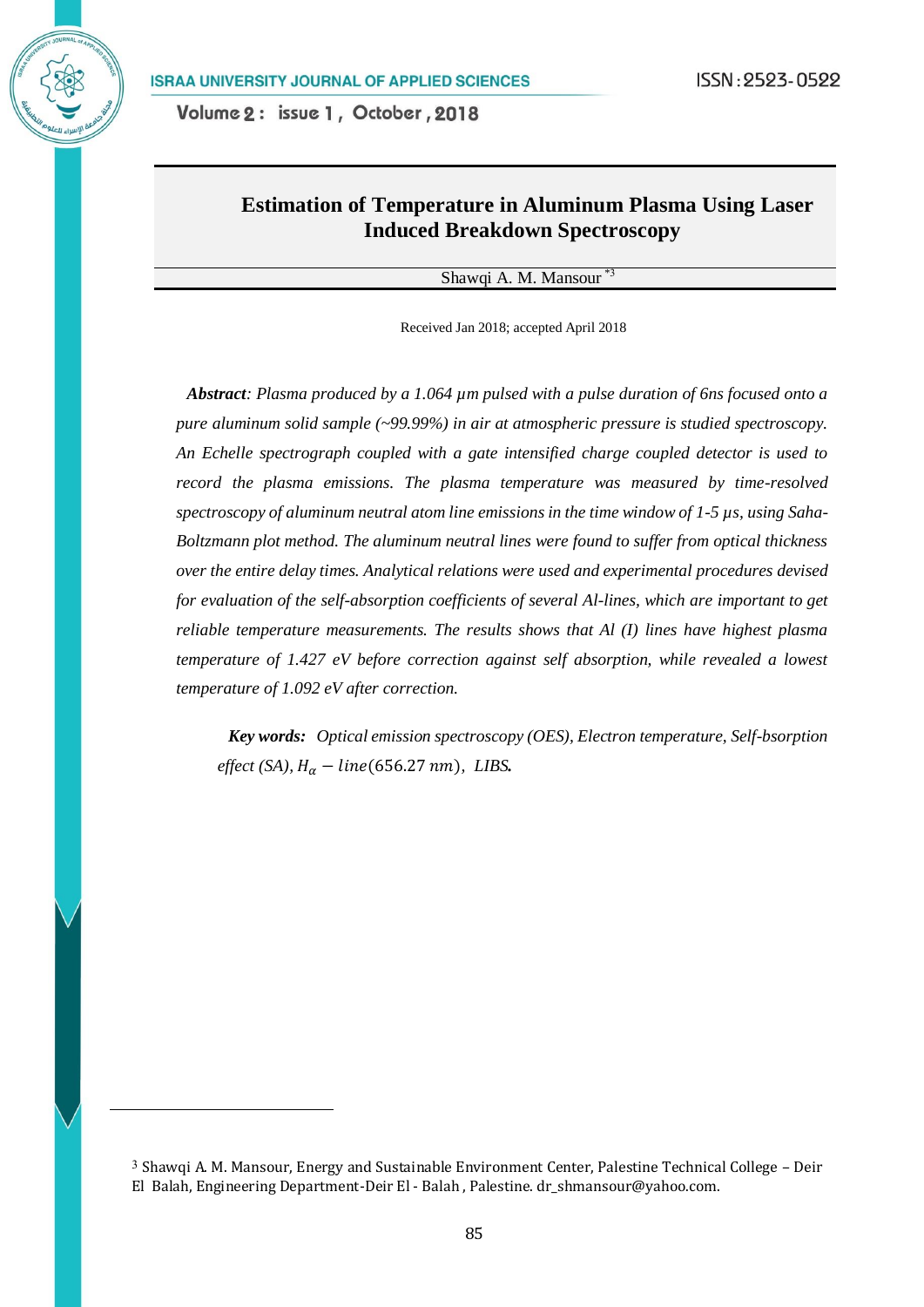Volume 2: issue 1, October, 2018

# **1. INTRODUCTION**

Laser-induced breakdown spectroscopy is a powerful analytical technique with a wide range of applications concerning both fundamental purposes and material analysis **(Tognoni et al. 2002)** , **(Aragón et al. 2005)**, **(Bengoechea et al. 2006)**, **(Colón and Alonso-Medina 2006)**. LIBS techniques is unique in that it may be used to chemically analyze rocks, glasses, metals, sand, teeth, bones, powders, hazardous materials, liquids, plant, biological material, polymers, ceramics, etc. **(Thoron, 1988)**, **(Amoruso et al., 1997)**. Aluminum metal as an abrasive material due to its hardness and as refractory material due to its high melting point remained a subject of interest for many researchers. **(Lu et al., 1999)** studied the aluminum plasma generated by an excimer (248nm) in vacuum using an optical multichannel analyzer. **(Colón et al., 1993)** measured the Stark broadening parameters of some of the All transition lines in the nitrogen atmosphere. **(Body and Shadwich , 2001)** presented new instrumentation variation on LIBS and used it for the analysis of coal by detecting AL, Si, Mg, Ca, Fe, Na, C, K and H as its key organic components. The consequence of the ambient gas pressure on the spectral intensity of the zinc-aluminum alloy was studied by **(Kim et al., 1997)** using a Nd: YAG laser at 1064 nm and reported that the spectral intensity of the neutral aluminum line at 309.27 nm increases with the ambient pressure in air and argon. **(Handoco et al., 2006)** reported the time-resolved emission spectroscopic investigations of pulse laser-ablated plasma of  $ZrO<sub>2</sub>$  and  $Al<sub>2</sub>O<sub>3</sub>$ .

In this paper, we shall adopt a straightforward procedure to calculate the self-absorption coefficients of the plasma to the resonance lines at 308.21nm, 309..27nm, 394.40nm, and 396.15nm of neutral aluminum via comparison of the electron densities evaluated using the Stark broadening of the aluminum lines to the electron density as deduced from the optically thin  $H_{\alpha}$  – line **(Mansour, 2015)**. The induced plasma temperature was determined after the correction of aluminum intensities lines against self-absorption effect.

# **1. DETERMINATION OF THE ELECTRON TEMPERATURE**

Knowledge of the plasma temperature is vital to understand the dissociation, atomization, ionization and excitation processes occurring in the plasma and helpful in utilizing the plasma to maximize analytical potential of LIBS **(McWhirter R. W. P., 1965)**. The temperature, T defined as the particular form of energy and it can determine the equilibrium distribution of energy among the different state of the particle assembled. It may happen that the equilibrium distributions exist for one form of energy but not for another. Thermodynamic equilibrium will exist when all form of energy distribution is described by the same temperature.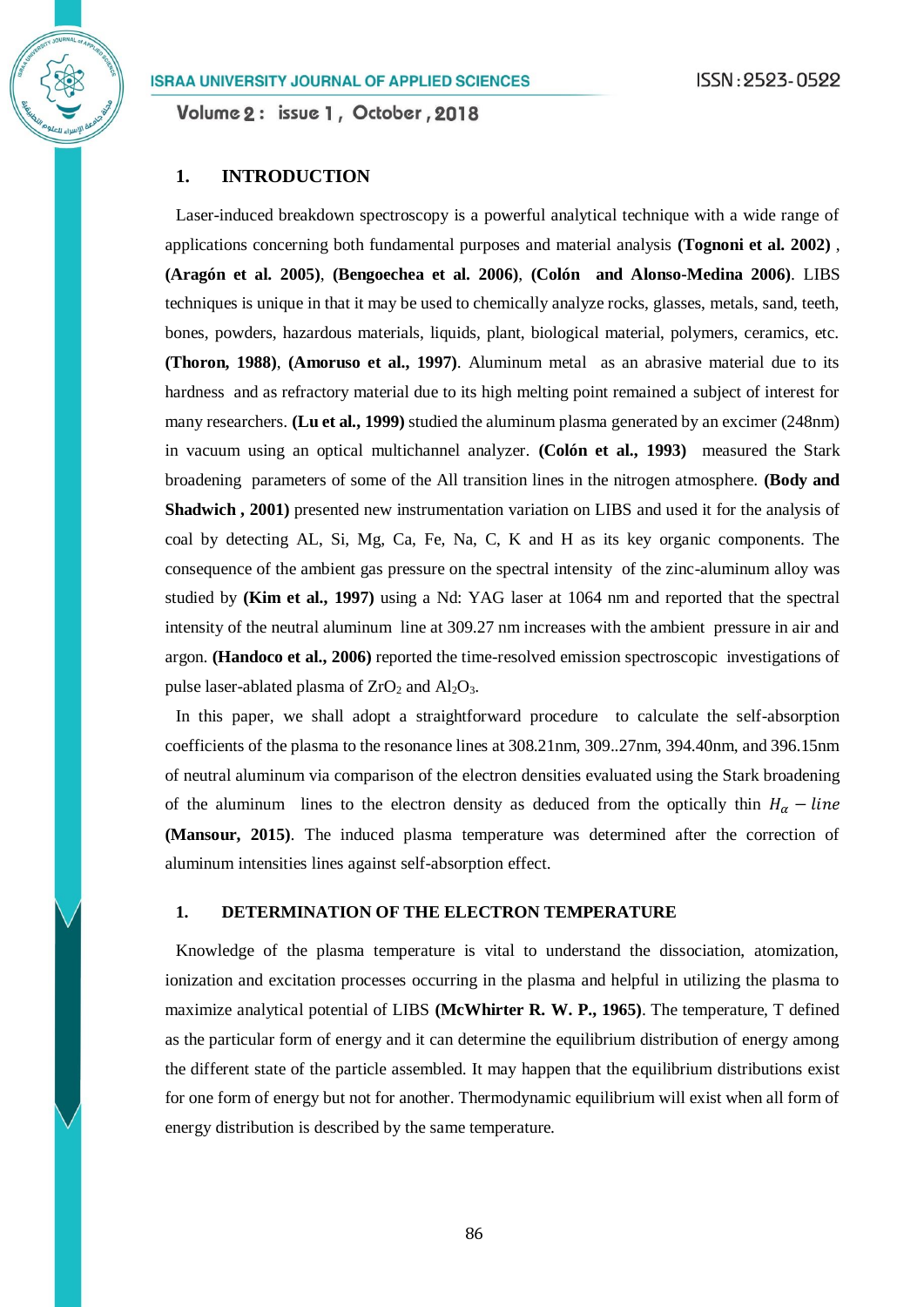Volume 2: issue 1, October, 2018

In the case of Local Thermodynamic Equilibrium (LTE), the excitation temperature,  $T_{exc}$  is equal to temperature of electron,  $T_e$  and  $T_i$  temperature of heavy particle i.e., atom and ions,  $T_{exc} = T_e =$  $T_i$  where,  $T_i$  is the temperature describing the photon distribution. The escape of photon is associated with spatial gradient in the plasma and to time-dependent regimes, so that LTE can be established **(Fujimoto, 2004)**, **(Van Der Mullen, 1990)**, and **(Capitelli et al., 2000)**.

In LIBS plasma the ionization degree is sufficiently high, this completion dominated by the electron, i.e.  $T_{exc.} \sim T_i$  and just a small perturbation that is usually be neglected can be expected from the temperatures of electron and heavy particle **(Cristoforetti et al., 2010)**. In typical LIBS plasma only, neutral atom and singly charged ion are presents to a significant degree. Therefore, only neutral and singly ionized particle will be considered. Under LTE condition, the population of the excited level for each species follows a Boltzmann distribution **(Miziolek et al., 2006**). The condition of atomic and ionic state should be populated mainly by electron collision other than radiation, to ensure it has high collision rate the electron density must be sufficient. The minimum limit for electron density  $n_e$  is,

$$
n_e = 1.6 \times 10^{12} T^{1/2} (\Delta E)^3 \dots \dots \dots \dots \dots \dots \dots \dots (1)
$$

where  $\Delta E$  is the highest energy to hold the LTE condition, and T is the plasma temperature. This limit is given by McWhirter criterion to fulfill during the first stage of plasma lifetime. This criterion is necessary even though it insufficient for the condition **(Miziolek et al., 2006)**. The excitation temperature control the population of atomic and ionic energy level must be same as the ionization temperature. It resolved the distribution of atom of the same element in the different ionization stages. It describe in Saha equation where the neutral and singly ionized species of the same element can be written as,

$$
n_e \frac{n^{II}}{n^I} = \frac{2(2\pi m_e kT)^{\frac{3}{2}}}{h^3} \frac{2U^{II}(T)}{U^I(T)} e^{-\frac{E_{ion}}{kT}} \dots \dots \dots \dots (2)
$$

Where,  $n_e$  is the plasma electron density,  $n^I$  and  $n^{II}$  are the number densities of the neutral atomic species and the single ionized species, respectively, Eion is the ionization potential of the neutral species in its ground state, me is the electron mass, and h is Planck's constant. In accurate calculations, the ionization potential lowering factor  $E_{ion}$  should be taken into accounts for the typical value being on the order of 0.1 eV. In the measurement of plasma temperature, many methods have described it based on the absolute or relative line intensity (line pair ratio or Boltzmann plot), the ratio line to the continuum intensity. The method was depending on the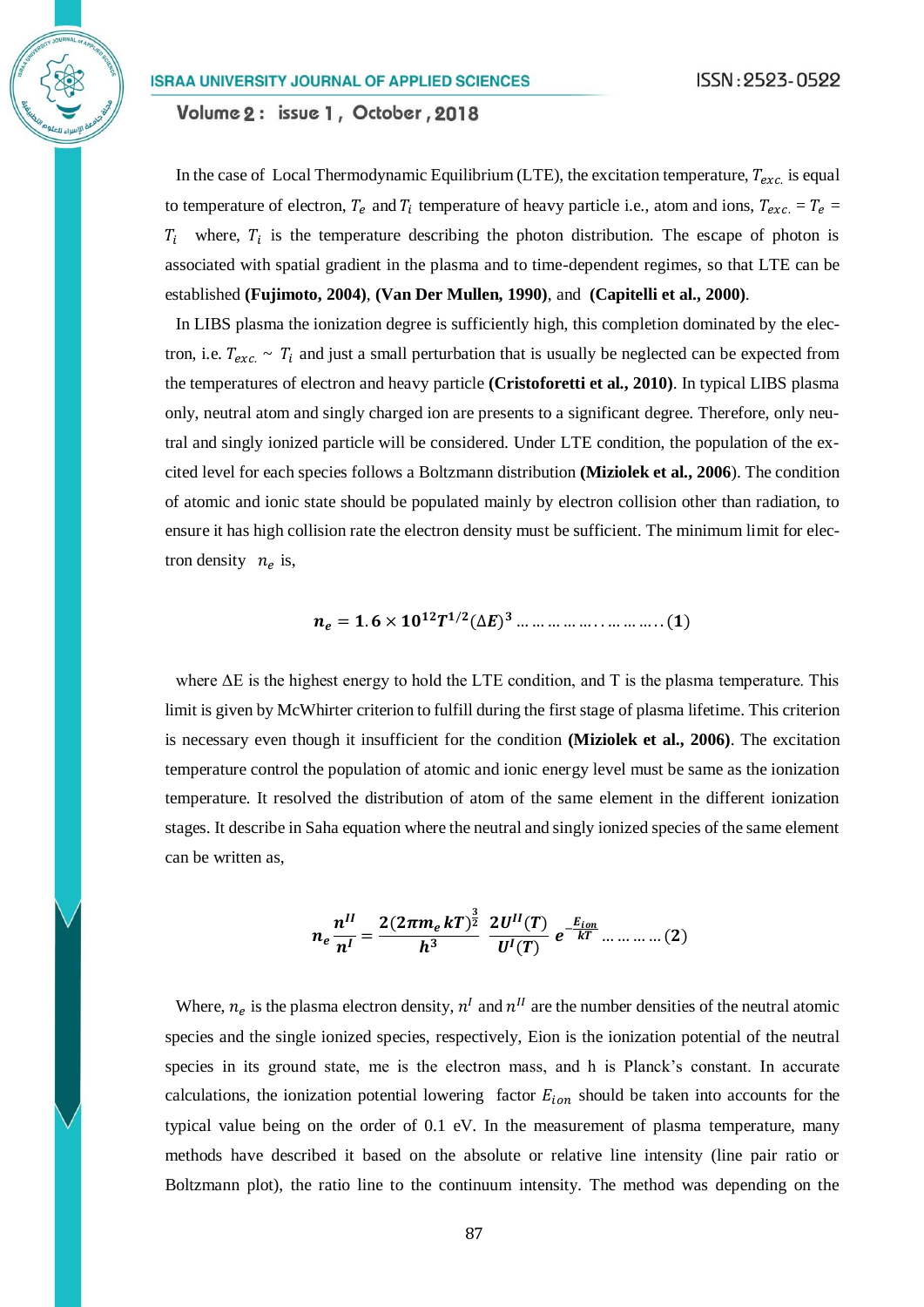Volume 2: issue 1, October, 2018

experimental condition whether it is suitable or not **(Bye and Scheeline, 2003)**. Boltzmann equation is use to relate the population of an excited level to the total number density of the species in the plasma. After the linearization, the formula of Boltzmann plot obtained was:

$$
ln \frac{I_{ij}}{g_i A_{ij}} = ln \left( \frac{n^S(T)}{U^S(T)} \right) - \frac{E_i}{kT} \dots \dots \dots \dots \dots \dots \dots \dots \dots \tag{3}
$$

The left hand side of the equation (3) versus  $E_i$  was plotted and has a slope of -1/kT. The plasma temperature can be calculated without ns and  $U^s(T)$ . The gradient usually gives negative slope. The electron can be derived from the intensity ratio of the two lines corresponding to the different ionization stages of the same element when the plasma is near to LTE condition. The formula of Saha equation refer to the ratio of the total number densities of two ionization stages of the same element. Most of the research is using Stark broadening method and use the line intensity ratio to determine the electron density of plasma **(Detalle et al., 2001)**, **(Le Drogoff et al., 2010)**, (**Lee et al., 1992)** and **(Sabsabi et al., 1995)**.

#### **2. DETERMINATION OF THE ELECTRON DENSITY**

The electron density is an important parameter used to describe the plasma environment and it is crucial for establishing its equilibrium status. It can be evaluated from the profile of the spectral line emitted through a line of sight of laser-produced plasma, which is the result of several spectral broadening and shift mechanisms **(Griem, 1964**) and **(Konjevic et al., 2000)**. In the experimental conditions of the present work, the main contribution to line widths arises from Stark effect where the contributions of other mechanisms of broadening can be neglected. The FWHM of the spectral line under study  $\Delta \lambda_{1l2}$  was determined by a Voigt fitting procedure. Hence, the electron density (in  $cm^{-3}$ ) can be determined from the line width as.

$$
\Delta \lambda_{1/2} \cong 2\omega \left(\frac{n_e}{N}\right) \dots \dots \dots \dots \dots \dots \dots \dots \dots \dots \dots \dots \dots \dots (4)
$$

where,  $\omega$  is the electron impact width parameter, Nr is the reference electron density which equal to  $(10^{16} \text{cm}^{-3})$  for neutral atoms and  $(10^{17} \text{cm}^{-3})$  for singly charged ions **(Konjevic, 2000)** and **(Konjevic et al., 2003)**. In the special case of the hydrogen  $n_e$  ( $H_\alpha$ ) – line the electron density can be related to the Lorentzian half width at the half of the maximum  $\Delta \lambda_{1/2}$  through the relation **(Griem, 1964)**,

$$
H_{\alpha} = 8.02 \times 10^{12} \left( \frac{\Delta \lambda_{S}}{\alpha_{1/2}} \right) cm^{-3} \dots \dots \dots \dots \dots \dots \dots (5)
$$

Where,  $\Delta \lambda_s$  is the intrinsic full width at half of maximum (FWHM) of the spectral line in Angstrom, and  $\alpha_{1/2}$  is the half width of the reduced Stark profiles in Angstrom. Precise values of  $\alpha_{112}$  for the Balmer series can be found in **(Konjevic et al., 2003)**, **(Kepple and Griem, 1968)** and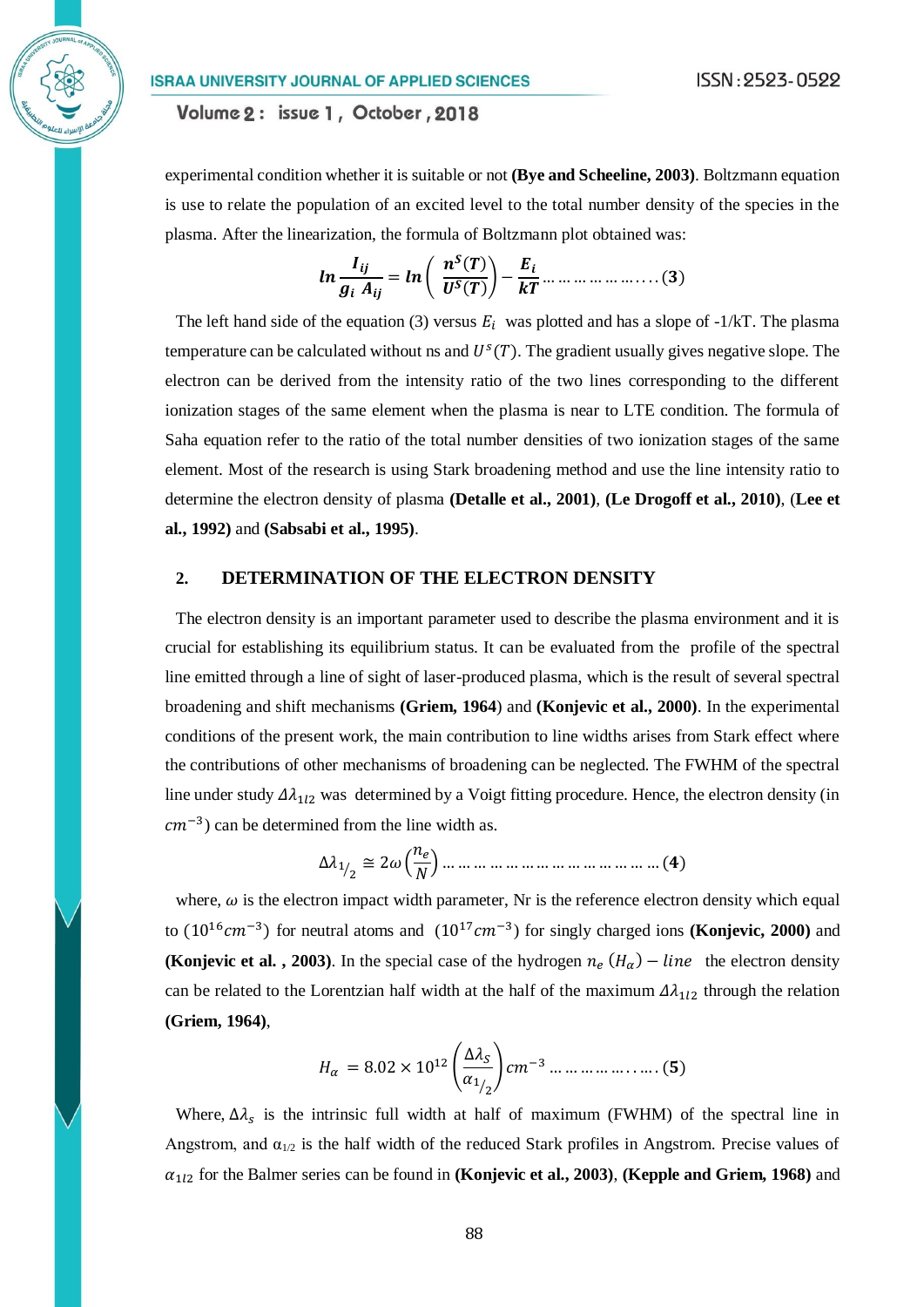Volume 2: issue 1, October, 2018

**(Almen, 1987)**. However, when the laser beam is focused on the target, the ablation of the target takes place, and due to the density gradient, the plasma rapidly expands.

# **3. SELF-ABSORPTİON ANALYSİS:**

The self-absorption (SA) coefficient focused on line  $(\lambda_o)$  results from the expression is (Griem, **1974)**,

. = () () = [1 − −( ) ] [(<sup>0</sup> )] … … … … … … … ()

where,  $I(\lambda_0)$  is the relative intensity subject to self-absorption,  $I_0(\lambda_0)$  is the same as the former, but without self-absorption, and  $k(\lambda_o)l = \tau(\lambda_o)$  is the plasma optical path until the center of the line. On the other hand, the self-absorption coefficients of Al I- lines have been estimated from the basic relation as described in **(El Sherbini et al., 2005)**, **(Mansour, 2015)**, **(Mansour et al., 2015)**, and **(Mansour, (2017)**.

$$
S. A = \left(\frac{\Delta\lambda}{\Delta\lambda_o}\right)^{1/\alpha} = \left(\frac{n_e \ (line)}{n_e (H_\alpha)}\right)^{1/\alpha} \dots \dots \dots \dots \dots \dots \dots (7)
$$

Where,  $n_e$ (line) is the electron density of the line which suffering from self-absorption effect,  $n_e$  (H<sub>a</sub>) is the electron density of  $H_\alpha$  – line free from self-absorption and  $\alpha = 0.56$ . Hence, the researchers utilized Eq. (3) in order to calculate the amount of absorption (SA).

## **4. Experimental details**

Figure 1 show the schematic diagram of LIBS experiment. The Q-Switched Nd:YAG laser (Quintal, model Brilliant B) was operated at fundamental wavelength of 1064 nm, the repetition rate of 10 Hz and pulse width of 6 ns, which capable of delivering 670 mJ at 1064 nm. An absolute calibrated power-meter (Ophier, model 1z02165) was used for measuring a fraction of the laser light reflected from a quartz beam splitter to monitor the incident laser energy. The laser beam was focused on the target using convex lens of focal length 10cm. The sample was mounted on a three dimensional sample stage, which was rotated to avoid the non-uniform pitting of the target. The distance between the focusing lens and the sample was kept at 9.5cm, less than the focal length of the lens to prevent any breakdown of the ambient air in the front of the target. The spectra were obtained by averaging three single data of shots under identical experimental conditions. The laser spot was measured at the target surface and gives a circle of diameter of 2mm because of the deflagration effect and hence the laser energy per pulse of the order of 327.42mJ was measured at the target surface. The radiations emitted by the plasma were collected by quarts optical fiber (with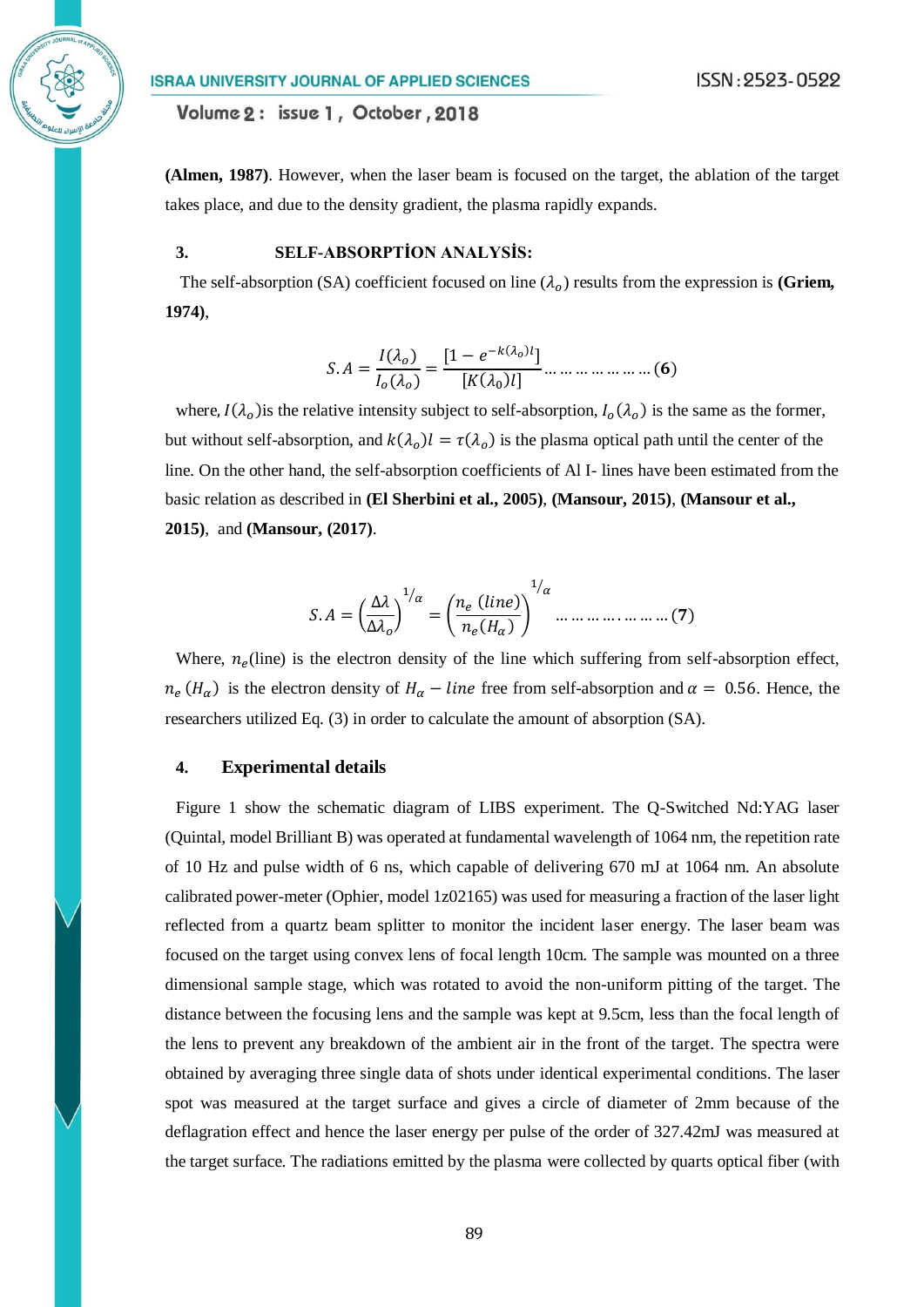Volume 2: issue 1, October, 2018

a 25μm diameter) placed at right angle to the direction of the laser beam. The optical fiber was connected with detection system consists of Echelle spectrograph (catalina, model SE 200) equipped with a time gated ICCD Camera (1064×1064 pix with 13<sub>um</sub>  $\times$ 13<sub>um</sub> pixel size at a binning mode of  $1\times1$  (type Andor, model iStar DH 737-18F). The wavelength scale was calibrated using a low pressure Hg-lamp (Ocean optics). The instrumental bandwidth was measured from the FWHM of the Hg -lines and was found on the average to be  $0.12 \pm 0.02$  nm. Identification of the different lines in the LIBS Spectrum was carried out using Spectrum Analyzer Software version 1.6. The experimental setup including the Optical fiber was absolutely calibrated using a deuterium tungsten halogen lamp (type Ocean optics, model DH 2000 Cal.).



Figure (1): The schematic diagram of the experiment

# **6. Results and Discussion**

### **6.1. Plasma emission and spectral line analysis:**

Figure 2 shows the plasma emission spectra of the aluminum sample. The resonance lines detected were 308.21, 309.27, 394.40, and 396,15 nm have been used to infer the plasma temperature. Assignments of these lines are taken from the NIST data base , and are listed with related details in Table 1. We can observed clearly that the lines spectra are supper imposed on a large continuum component. This continuum is mainly results from the free- free (Bremsstrahlung process) and the free- bound transitions. This continuum should be removed before proceeding in the spectra line shape analysis.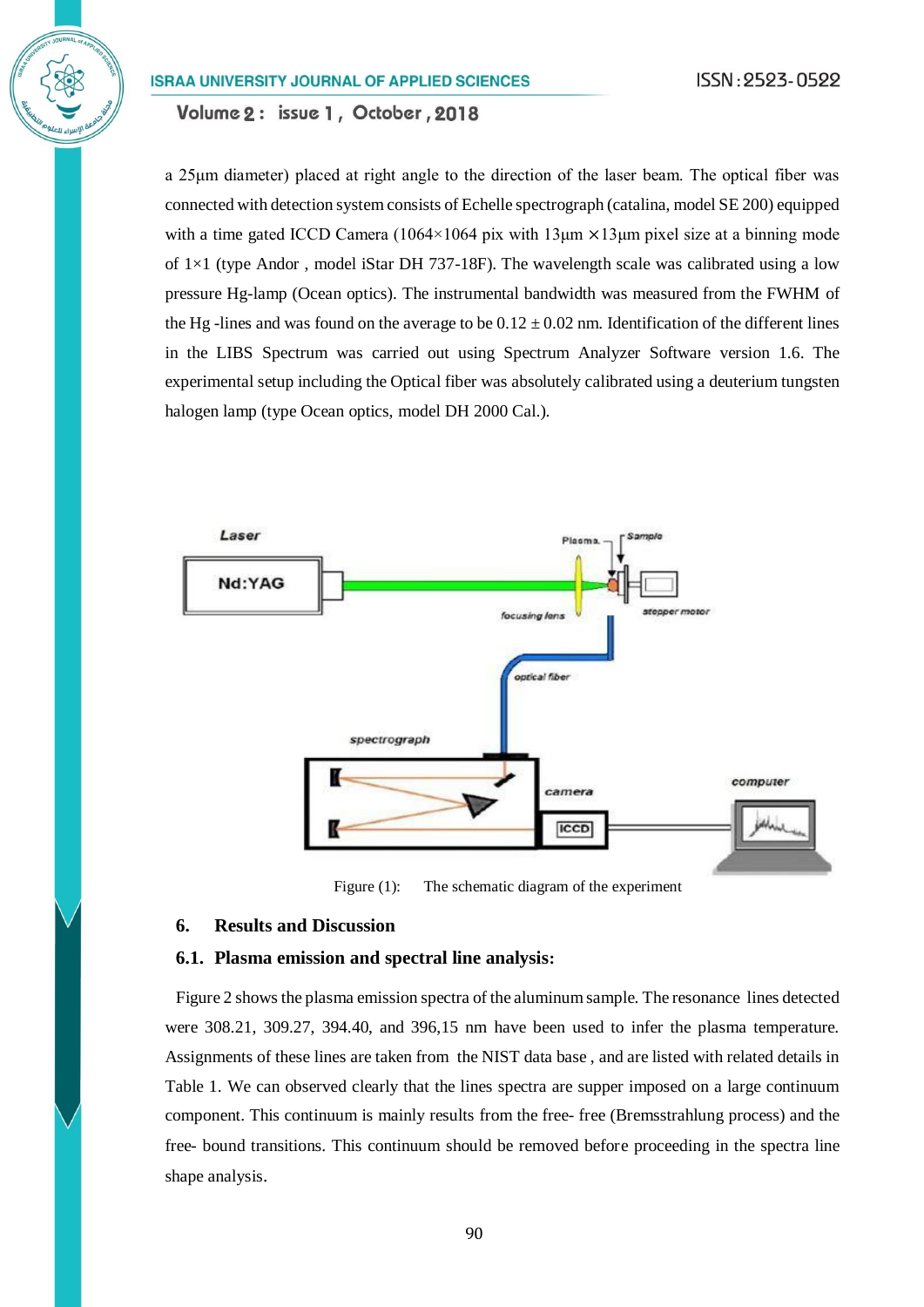Volume 2: issue 1, October, 2018



Figure (2): Shows the whole LIBS plasma emission spectra of sample aluminum for wavelength 1064 nm (red color), and the spectral lines lies under study ( solid black).

| Element | Wavelength     | Transition           | Statistical    | Excitation  | Transition                                                      |
|---------|----------------|----------------------|----------------|-------------|-----------------------------------------------------------------|
|         | $\lambda$ (nm) | Probability          | Weight(g)      | Energy (eV) |                                                                 |
|         |                | $A(\sec^{-1})$       |                |             |                                                                 |
| Al II   | 281.61         | 3.83                 |                | 1.93        | $3s^23p4s1p \rightarrow 3s^23p^21d$                             |
|         |                | $\times 10^8$        |                |             |                                                                 |
| Al I    | 308.206        | 6.30                 | 4              | 4.021       | ${}^{2}D_{3/2} p \rightarrow 3p^{2} {}^{2}P_{1/2}$              |
|         |                | $\times 10^7$        |                |             |                                                                 |
| Al I    | 309.27         | $4.93\times10^{7}$   | 5              | 4.022       | 3d ${}^3D_{3/2}$ $\rightarrow$ 3p ${}^2P_{3/2}$                 |
| Al I    | 394.40         | $4.93 \times 10^{7}$ | $\overline{c}$ | 3.143       | $\frac{1}{4s}$ ${}^{2}S_{1/2}$ $\rightarrow$ 3p ${}^{2}P_{1/2}$ |
| Al I    | 396.15         | $9.8 \times 10^7$    | 2              | 3.143       | $\frac{1}{4s^2S_{1/2}} \rightarrow 3p^2P_{3/2}$                 |

Table 1: Spectroscopic data of aluminum lines.

## **6.2. Electron density determination and self-absorption analysis:**

In this spectroscopic analysis, the resonance neutral Al lines at 308.21 nm, 309.27 nm, 394.40 nm and 396.15 nm were selected for determining the plasma temperature  $T_e$ . The isolated optically thin hydrogen  $H_{\alpha}$  – *line* at 656.27 nm appeared in the spectrum was used to determine the plasma electron density Ne (Figure 3) and to correct the Al (I) lines which contained some optical thickness. The electron number density in the plume is determined using Eq. (4) for Al(II,I) lines and Eq.(5) for hydrogen line at the wavelength 656.27 nm. It is evident that, in Figures(5-8),the deviation of the measured electron density calculated from the Aluminum neutral lines with respect to that esti-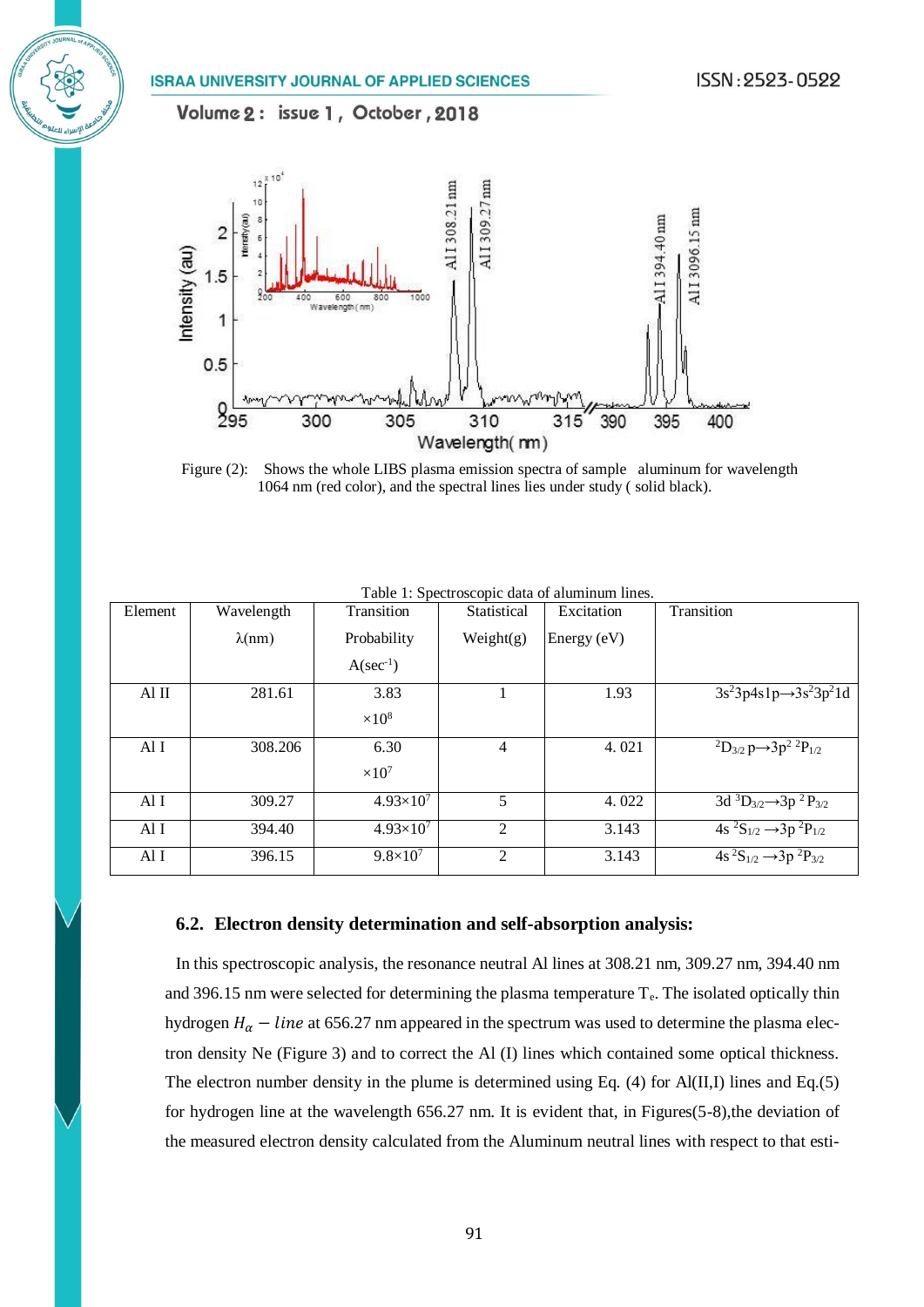# Volume 2: issue 1, October, 2018

mated from the optically thin  $H_{\alpha}$  – *line* indicates the existence of self-absorption while, the aluminum ionic line exhibits a good agreement with  $H_{\alpha}$  – *line* reminiscent of free from self-absorption as shown in Figure 4.



Figure (3): Shows the variation of the electron density of  $H_\alpha - line(656.27 \text{ nm})$  with laser energy.



Figure (4): Comparison of electron densities between the  $H_{\alpha}$  – line (656.27 nm) and Al II (281.61nm) at different laser energies.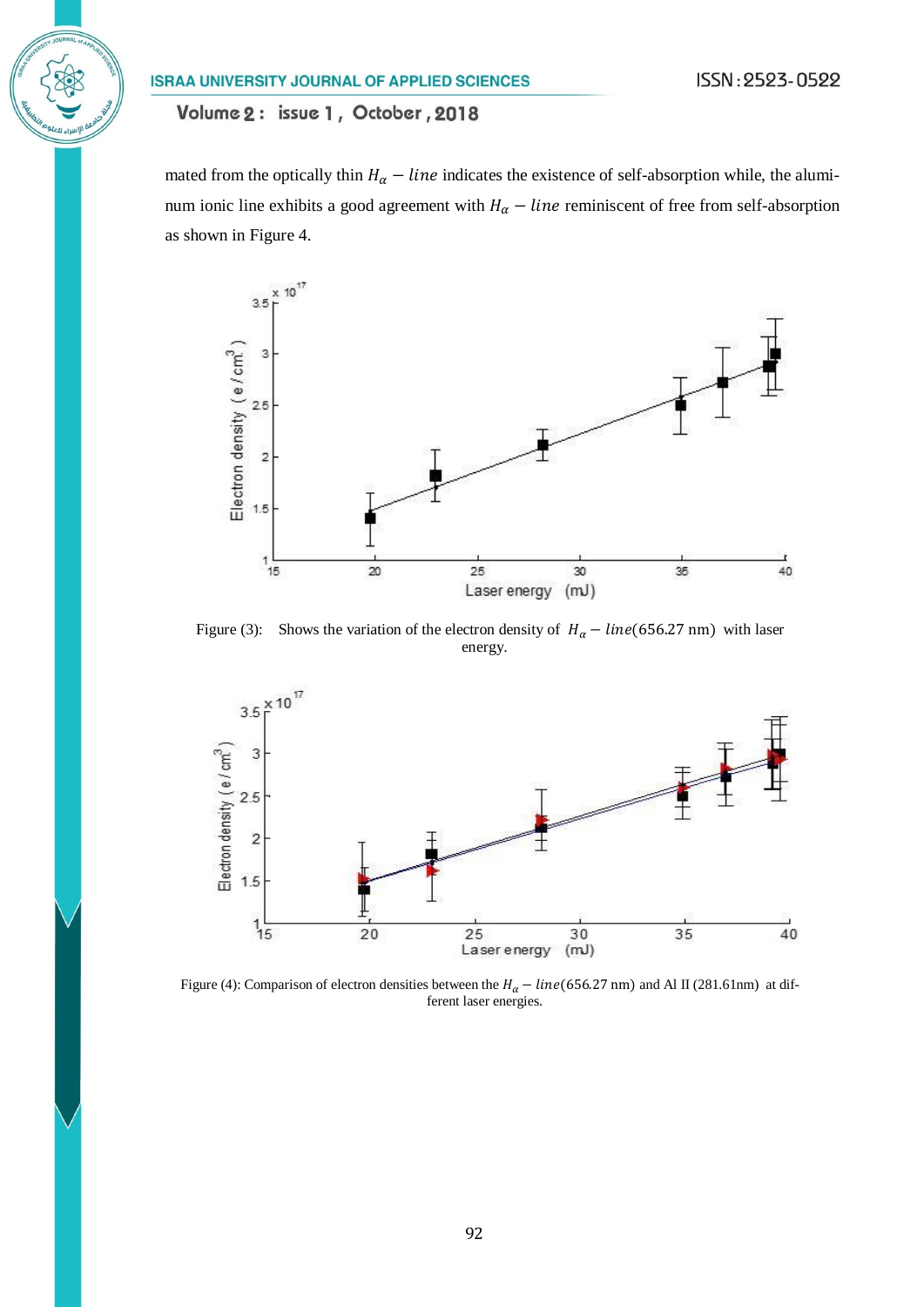

Figure (5): Comparison of electron densities between the  $H_{\alpha}$  – line (656.27 nm) and Al I (308.21 nm) at different laser energies.



Figure (6): Comparison of electron densities between the  $H_{\alpha} - line(656.27 \text{ nm})$  and Al I (309.27 nm) at different laser energies.



Figure (7): Comparison of electron densities between the  $H_{\alpha}$  – line(656.27 nm) and Al I (394.40 nm) at different laser energies.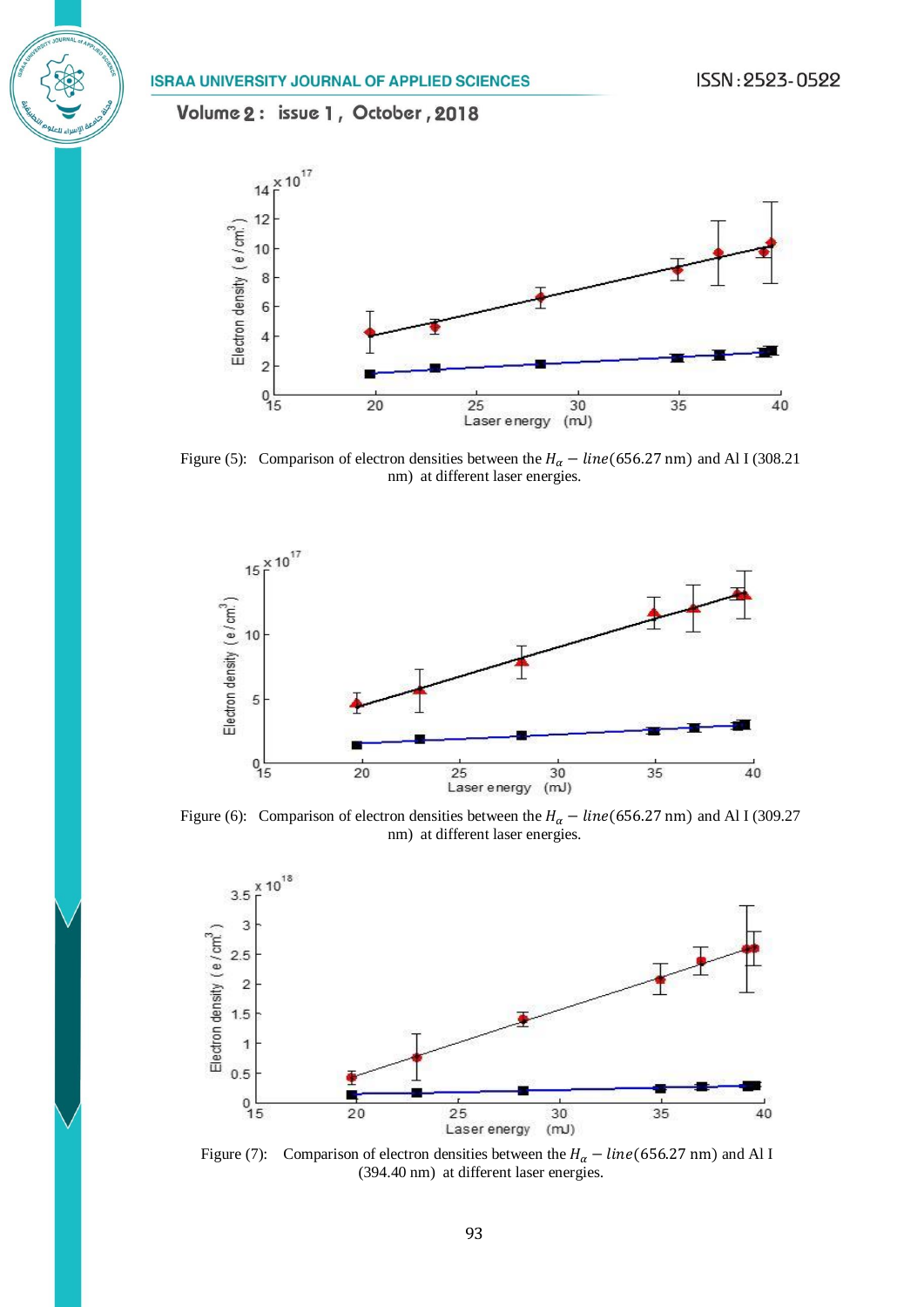

Figure (8): Comparison of electron densities between the  $H_{\alpha}$  – line (656.27 nm) and Al I (396.15 nm) at different laser energies.

## **6.3. Validity of the Local Thermodynamic Equilibrium ( LTE):**

To determine the electron temperature, the plasma must satisfy the equilibrium conditions, i.e. the plasma must hold a state of local thermodynamic equilibrium during the observation window. In an LTE plasma, the collisional excitation and de-excitation processes must dominate radiative processes and this requires a minimum electron density. The lower limit of the electron density for which the plasma will be verify Eq.(1), where  $\Delta E$  (eV) is the difference between the upper and lower states and T (eV) is the temperature. For the Al(I) 308.61 nm line transition,  $\Delta E = 4.021 \text{ eV}$ , and the highest electron temperature observed was approximately  $1.74eV$ . From eq. (1), a minimum electron density of  $1.093 \times 10^{16}$  cm<sup>-3</sup> is required for LTE to hold, which is much lower than the  $N_e(10^{17}cm^{-3})$  obtained in our experiments. Therefore, local thermodynamic equilibrium is valid for the condition of the present plasma.

## **6.4. 6. d . Electron temperature determination (Te):**

When evaluating the electron temperature using Saha-Boltzmann plot method and the electron number density using spectral line broadening, it is important to correct the intensities of aluminum resonance lines against self-absorption effect according to Eq.(7). On the other hand, Figure 9 shows the Saha-Boltzmann plot for aluminum element. λ and I are the wavelength and the intensity of the spectral lines. The temperature was obtained from the slope of the lines. The plasma temperature of aluminum was 1.44eV before correction against self-absorption effect while became 1.09 eV after the correction, which demonstrates the importance of treatment of self-absorption effect before estimating the plasma temperature .The variation of temperature of Al laser produced plasma in aluminum sample at different laser pulse energies is shown in ( Figure 9) below. This figure clearly indicates that with the increase in the laser pulse energy the plasma temperature is also increased. This due to the absorption and /or reflection of the laser photon by the plasma **(Hafeez et al., 2015)**.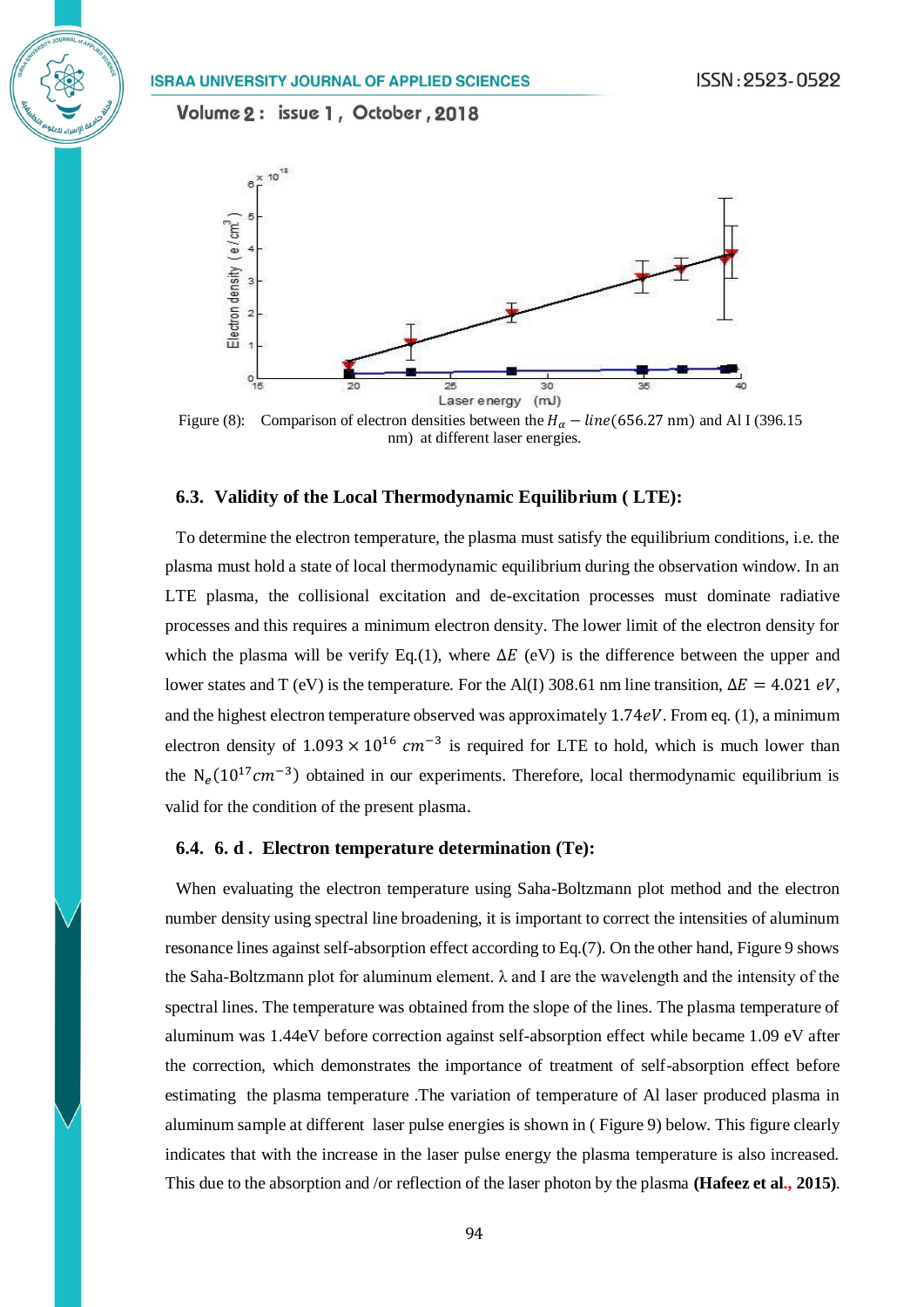Volume 2: issue 1, October, 2018

# **7. CONCLUSION:**

A Q-switched laser of Nd: YAG (of 670 mJ per pulse) focused on an aluminum sample, at different laser energies in air, has been used for the plasma diagnosis produced by laser (LPP). The Stark broadening of the H<sub>α</sub> – line Hydrogen (656.27 nm) has been used to estimate the electron density of plasma obtained at different laser energies conditions. We have tried measured the electron densities with the profile of the 281.62 nm line of Al II, and the profiles of the 308.21, 309.07, 394.40, and 396,15 nm lines of Al I. The results indicate us that the ionic line doesn't present self-absorption. In contrast the aluminum resonance lines exhibit self-absorption and its usage is inadvisable in plasma temperature estimation. The plasma temperature was calculated before self-absorption quantification and was found to be around 16704 K, while became around 11,000 K after quantification.



Figure (9): Comparison of Boltzmann plots using Al (I) lines at 308.21 nm, 309.27 nm, 394.40 nm, and 396.15 nm before SA correction and after SA correction

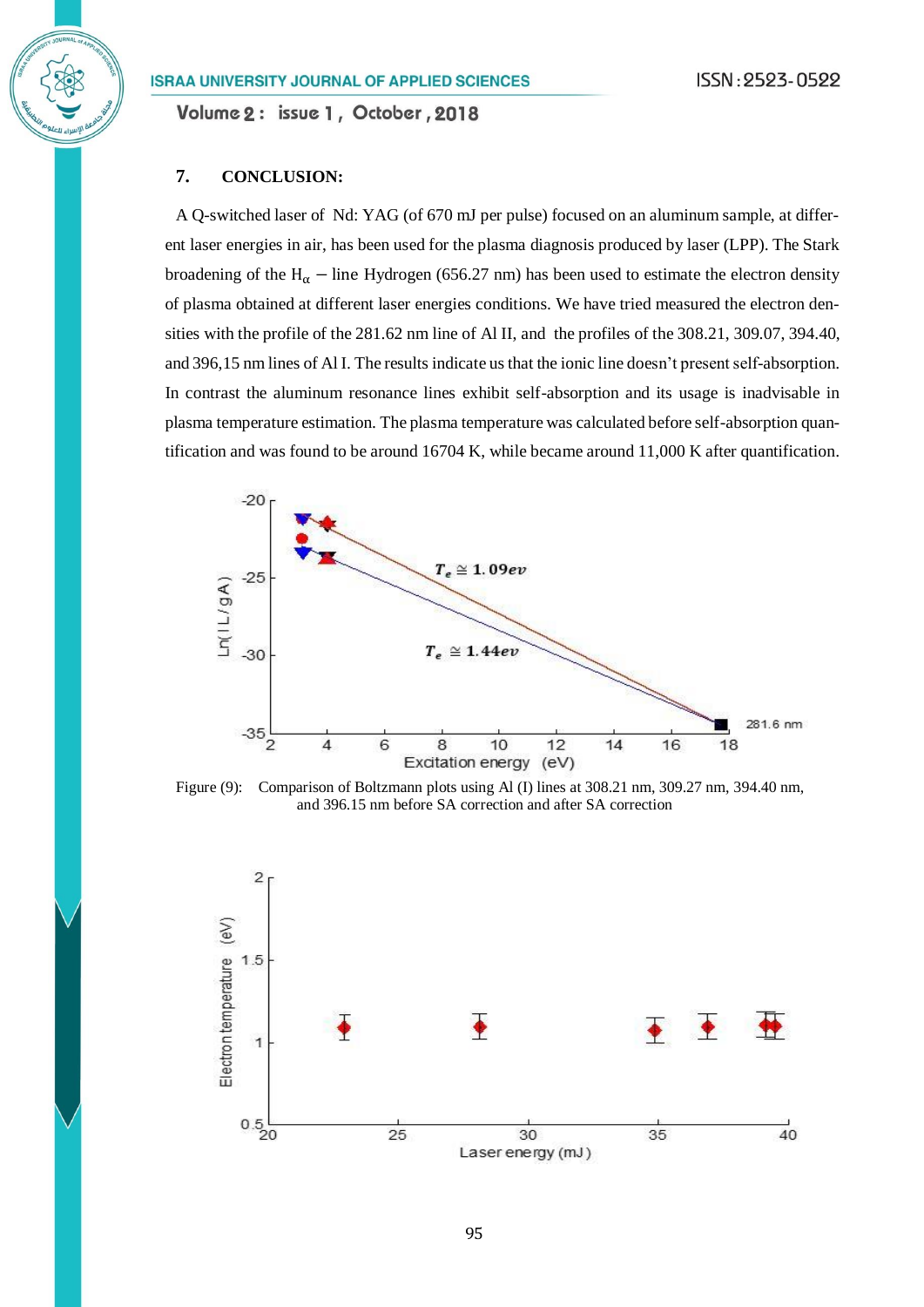Figure (10): Variation of plasma temperature with laser energy after correction against Selfabsorption.

# **8. ACKNOWLEDGEMENTS**

The researcher is thankful to the laboratory of lasers and new materials (LLNM) in Cairo University in Egypt for the encouragement in terms of provision of time and moral support to carry out the research work.

## **References**

- 5. Almen M.V., (1987) Laser-beam interactions with Materials, Springer-Verlag, New York.
- 6. Amoruso, S., Armenante, M., Berardi, V., Bruzzese, R. and Spinelli, R., (1997) *Absorption and Saturation Mechanism in Aluminum Laser Ablated Plasmas*. Appl. Physics. A. 65: pp 265-271.
- 7. Aragón, Bengoechea, A. J., Aguilera, J.A., (2005) *Asymmetric Stark broadening of the Fe I 538.34 nm emission line in a laser induced plasma*, Spectrochim. Acta Part B 60 pp 897–904.
- 8. Bengoechea, J. J, Aguilera, A., Aragón, C., (2006) *Application of laser-induced plasma spectroscopy to the measurement of Stark broadening parameters*, Spectrochim. Acta Part B 61 pp 69–80.
- 9. Body, D. and Chadwick, B. L., (2001) *Optimization of the spectral data processing in a LIBS*, Rev. Sci. Instrum., Vol. 72, pp. 1625-1629.
- 10. Bye, C. A., and Scheeline, A., (2003) *Laser-Induced Breakdown* Spectroscopy *(LIBS) Fundamentals and* Applications*.* Appli. Spectrosc. 2022-2030.
- 11. Capitelli, M., Capitelli, F. and Eletskii, A., (2000) *Non-Equilibrium and Equilibrium Problems in Laser-Induced Plasmas*, Spectrochim. Acta Part B. 55: pp 559-574.
- 12. Colón, C. and Alonso-Medina A., (2006) *Application of a laser produced plasma: experimental Stark widths of single ionized lead lines*, Spectrochim. Acta Part B 61 pp 856– 863.
- 13. Colón, C., Htern, G., Verdugo, P., Ruiz, P., and Campos, J.,(1993) *Measurements of the Stark broadening and shifts parameters for several ultraviolet lines of singly ionized aluminum*, J. Appl. Phys., Vol. 73, no. 10, pp 4752-4758.
- 14. Cristoforetti, A. g., De Giacomo, A. B., Dell'aglio C. M., Legnaioli, A. E. S., Tognoni, A. V., Palleschi, A. N. and Omenetto, D. (2010) *Local Thermodynamic Equilibrium in Laser-Induced Breakdown Spectroscopy: Beyond The Mcwhirter Criterion*. Spectrochimica Acta Part B. 65: 86-95.
- 15. Detalle, V., Hόon, M., Sabsabi, M., and St-Onge, I., (2001) *An evaluation of a commercial Echelle spectrometer with intensified charge-coupled device detector for materials analysis by laser-induced laser plasma spectroscopy*, Spectrochim. Acta B, At. Spectrosc., Vol.56, no. 6., pp. 1011-1025.
- 16. El Sherbini, A., El Sherbini, M. Th, M. Heagzy, H., Cristoforetti, G., Legnaioli, S.,Palleschi, V., Pardini, L., Salvetti, A., Tognoni, E., (2005) *Evaluation of self-absorption of aluminum emission lines in laser-induced breakdown spectroscopy measurements*, Spectrochim. Acta B 60, pp1573– 1579.
- 17. Fujimoto, T., (2004) Plasma Spectroscopy. Clarendon Press, Oxford.
- 18. Griem H.R., (1964) Spectral Line Broadening by Plasmas, Academic Press, New York.
- 19. Griem, H.R., (1974) Spectral Line Broadening by Plasmas. Academic Press, New York.
- 20. Hafeez, S., Shaikh, N. M. and Baig M. A., (2008) *Spectroscopic studies of Ca plasma generated by the fundamental, second, and third harmonics of a Nd:YAG laser,* Laser and Particle Beams 26 pp41.